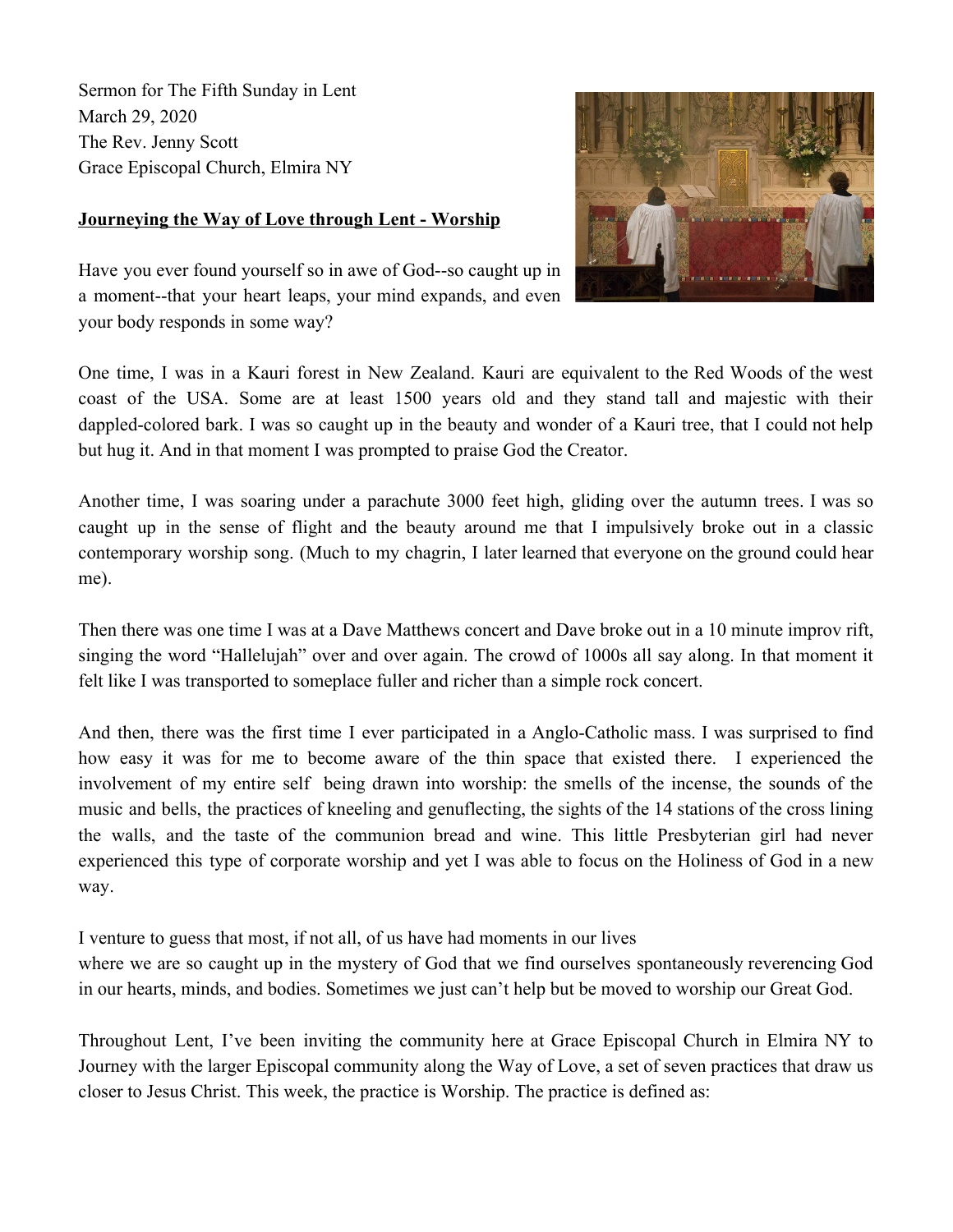

"Gather in community weekly to thank, praise, and dwell with God. When we worship, we gather with others before God. We hear the Good News of Jesus Christ, give thanks, confess, and offer the brokenness of the world to God. As we break bread, our eyes are opened to the presence of Christ. By the power of the Holy Spirit, we are made one body, the body of Christ sent forth to live the Way of Love."<sup>1</sup>

I am finding it hard to speak of corporate worship when we are unable to physically come together to be a worshiping community in one place and time. If I'm honest, up until a few weeks ago, I was generally opposed to streaming worship services, because I felt that being in community was of central importance to our times of worship. But things are different at the moment. And while I look forward to the big celebration we will have when we can join together in person for worship, I am also aware that we are still worshiping our God as one community,even when we are not physically together. And so this current situation challenges me to re-examine what worship is.

I would like to suggest that first and foremost worship is the using of our full bodies to reverence God. The words that we proclaim, the incense we burn, the hymns we sing are all acts of devotion. But let's be honest, God doesn't need a pep rally or a bunch of cheerleaders. God does not need our praise.

So why do we come to worship? It is not so much so God knows how great God is. But it is so we are reminded again and again how Great God is. It helps us to remember that God is God. And through the reverence, adoration, and participation we then in return receive blessings.

Worship allows us to move away from being focused on ourselves, and redirect us towards God. Worship re-centers us.

Worship allows us to find the nourishment through the Word and Sacraments that then equips us as we go back out into the world to be Christ's body. Worship re-energizes us.

Worship allows us to hear God's call on our lives, instructing us on how to Love God and Neighbor. Worship re-orients us.

Worship allows us the space to detach ourselves from all that sucks life from us so that we can experience the truth-- that we dwell with God. Worship re-stores us.

It is this idea of restoring that I would like to look at more closely this morning as we take a brief look at the reading from the Prophet Ezekiel.<sup>2</sup>

First a little background: Ezekiel is writing from Babylon. He and the Israelite people are in exile. Their city, and the temple within, are destroyed. Their civilization as they know it has been permanently

<sup>1</sup> <https://episcopalchurch.org/way-of-love/practice/worship>

<sup>2</sup> Ezekiel [37:1-14](https://www.lectionarypage.net/YearA_RCL/Lent/ALent5_RCL.html#ot1)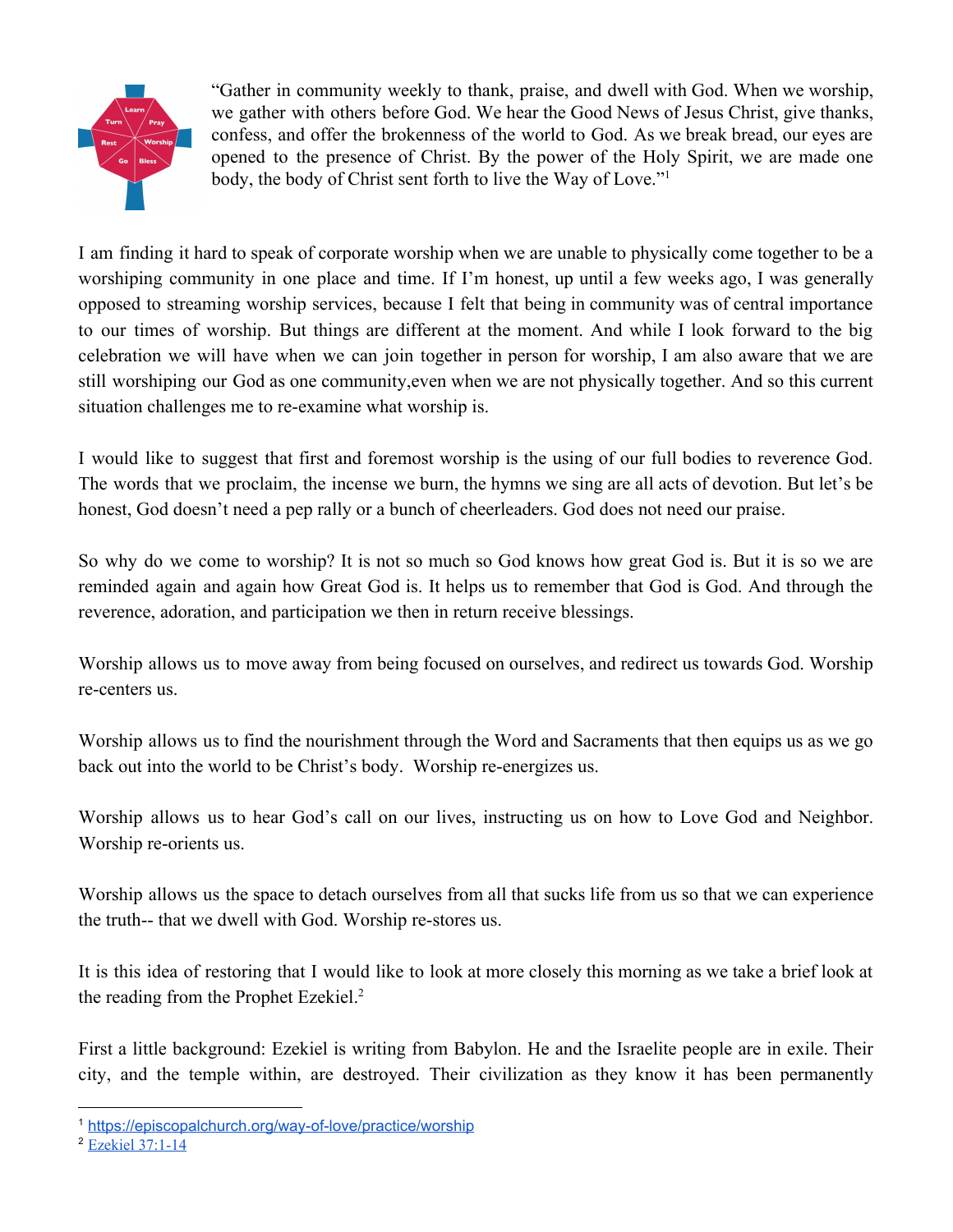

disrupted. The promise given to their forefathers--that they would be a great nation, seems to have come to an end.

What is there to hope for? Even Ezekiel, a chosen prophet, seems to be without hope. One minute he records God's promise and then he has visions of death. First he hears the words from God: "A new heart I will give you, and a new spirit I will put within you; … Then you shall live in the land that I gave to your ancestors; and you shall be my people, and I will be your God."<sup>3</sup> Then right after this promise he has a vision of dry bones.<sup>4</sup>

These aren't just any dry bones. Ezekiel is brought to a valley, a battlefield where Israelite soldiers have been killed at the hands of the Babylonians, and their remains have not been properly cared for. These were Ezekiel's brothers, gone forever. To say this is an awful sight, is an understatement.

What kind of hope can grow out of so much disappear? Ezekiel has heard God's promises of a new heart and spirit, of new life, but when he faces this scene, Ezekiel surelly does not know how it can ever come to be.

God asks Ezekiel if he believes. Does he have faith enough that even in such extreme death, new life can come about? Can these bones truly live? Ezekiel asks himself, How can they? All that is left are the bones. So his response to God is rather noncommittal:"O Lord God, you know." But God sees through Ezekiel's weak answer and challenges him again. Now Ezekiel is asked to not only believe that they can live but to be the words that call them back to life. Ezekiel is being asked to participate with God in what is about to happen.

Ezekiel takes stock of what is at risk. He is being asked to do something, that if others witnessed, would be deemed foolish. Is he willing to be caught a fool? Ezekiel realizes things can't get much worse than they already are, so he speaks the words.

This is when the really crazy things start to happen. The bones start to rattle. There is a subtle noise, a soft clicking and clattering as the bones come together. Then tendons and muscles are added. Then the skin covers over the surface. The bones were being transformed right in front of Ezekiel's eyes. They are being returned into the shape of the individual brothers who had died. They are no longer one large mess of dry, wasted bones, but individual bodies. Next Ezekiel is instructed to call the wind of God from the four corners of the world, to come together and become the breath that brings life into each body, making them living beings once again.

<sup>3</sup> Ezekiel 36:26-38

<sup>4</sup> Photo attribution: Elkan, Benno, 1877-1960. Ezekiel in the Valley of the Dry Bones, from **Art in the Christian Tradition**, a project of the Vanderbilt Divinity Library, Nashville, TN.

<http://diglib.library.vanderbilt.edu/act-imagelink.pl?RC=55841> [retrieved March 29, 2020]. Original source: http://commons.wikimedia.org/wiki/File:Collantes,\_Francisco\_-\_The\_Vision\_of\_Ezekiel\_-\_1630.jpg.